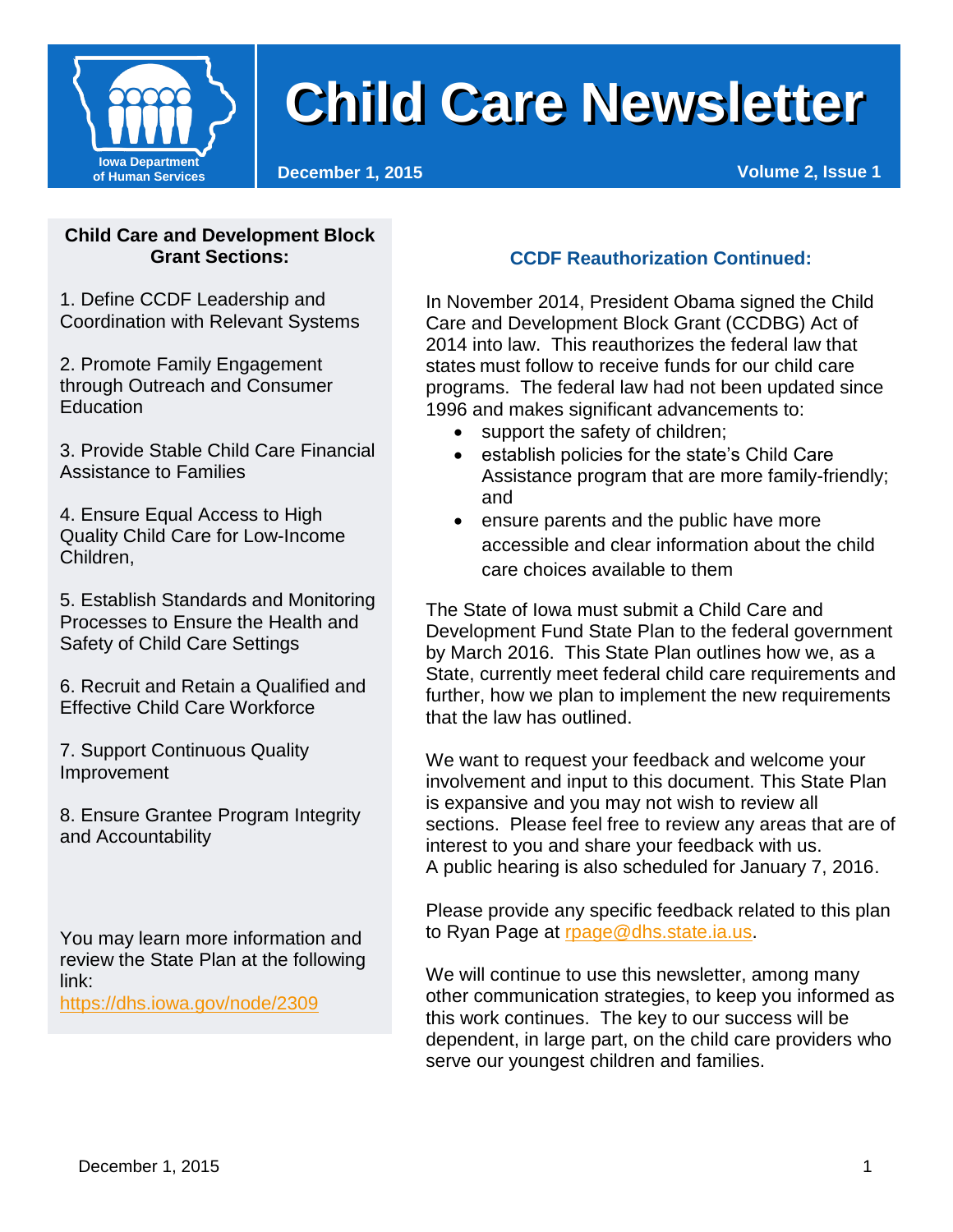

#### **REMINDER**

 You may not use an assistant, substitute, or coprovider to care for children until they have been approved by the Department. Additionally, no person will be permitted to reside in the household until approved by the Department. For a person to be approved as an assistant, substitute, or coprovider OR to be approved to reside in the household, background checks must be completed.

#### **Safe Holiday Decorating**

It is the time of year that many family child care providers decorate their homes for the holidays. As a family child care provider, your home is also your business. Suddenly your child care children are surrounded by shiny, interesting, new decorations.

A common decoration is a Christmas tree, which are often adorned with glass ornaments and strings of lights. It is important to remember the DHS regulation that states that all electrical cords should be secured from access by a child- meaning that you need to find a way to contain the cords so the children can't trip or choke on them. Also consider the strings of lights you have indoors and outdoors and possibly in the play space. You may wish to consider the placement of the tree, where long lengths of cord are not necessary. Tree skirts and rugs can be a tripping hazard if not used correctly. Some providers have found it helpful to contain the tree behind a baby gate or in a portable crib, removing it when the child care is closed. Others have put the tree in a room not used by child care. Please remember that glass ornaments and tinsel are attractive to children and small decorations can be choking hazards. Consider placing stocking holders in an area that will be inaccessible as children can pull the stocking and the holder down on themselves. Potpourri and candles have small pieces and may cause asthmatic reactions.

Every child care home is different and you need to think about what works best in your particular situation. Child Care Resource and Referral Consultants and Child Care Nurse Consultants are available to come to your business and help you plan to decorate your space while keeping the safety of the children in mind. Have a happy (and safe) holiday season!